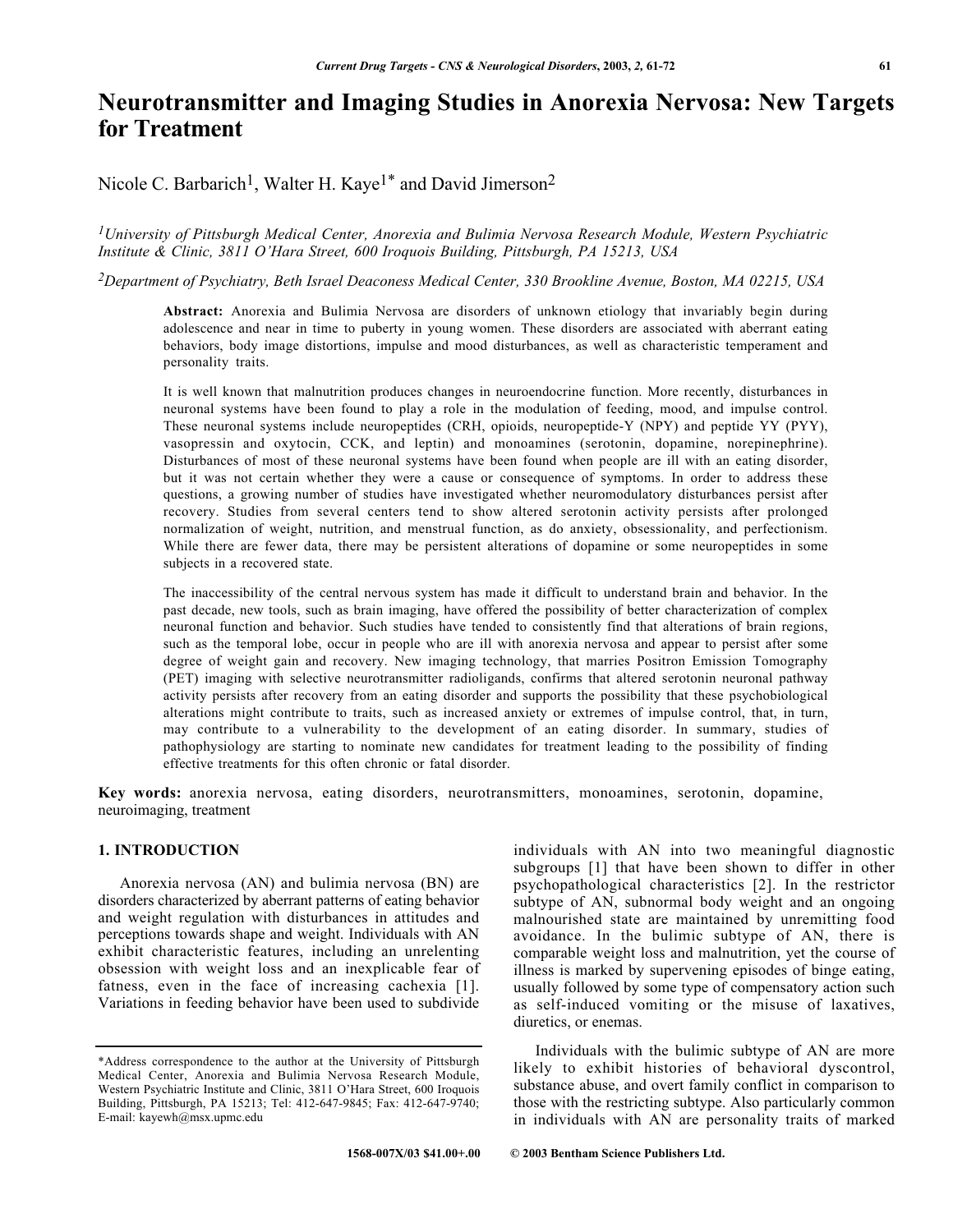perfectionism, conformity, obsessionality, constriction of affect and emotional expressiveness, and reduced social spontaneity; these traits typically appear in advance of the onset of illness and persist even after long-term weight recovery, indicating they are not merely epiphenomena of acute malnutrition and disordered eating behavior [3-5].

Individuals with BN remain at normal body weight during the course of illness, although many aspire to ideal weights far below the range of normalcy for their age and height. The core features of BN include repeated episodes of binge eating followed by compensatory self-induced vomiting, laxative abuse, or pathologically extreme exercise, as well as abnormal concern with weight and shape. The DSM-IV [1] has specified a distinction within this group between those individuals with BN who engage in selfinduced vomiting or laxative, diuretic, or enema abuse (purging type), and those who exhibit other forms of compensatory action such as fasting or exercise (nonpurging type). Beyond these differences, it has been speculated [6] that there are two clinically divergent subgroups of individuals with BN differing significantly in psychopathological characteristics: a so-called multiimpulsive type, in whom BN occurs in conjunction with more pervasive difficulties in behavioral self-regulation and affective instability, and a second type whose distinguishing features include self-effacing behaviors, dependence on external rewards, and extreme compliance. Individuals with BN of the multi-impulsive type are far more likely to have histories of substance abuse and display other impulse control problems such as shoplifting and self-injurious behaviors. Considering these differences, it has been postulated that multi-impulsive BN individuals rely on binge eating and purging as a means of regulating intolerable states of tension, anger, and fragmentation; in contrast, individuals with BN of the latter type may have binge episodes precipitated through dietary restraint with compensatory behaviors maintained through reduction of guilty feelings associated with fears of weight gain.

Recovery from AN tends to be protracted, but roughly 50% of individuals will eventually have reasonably complete resolution of the illness, whereas another 30% will have lingering residual features that wax and wane in severity long into adulthood. Once developed, AN will pursue a chronic, unremitting course in some 10% of individuals and the remaining 10% of those affected will eventually die from the disease [7]. For BN, follow-up studies 5 to 10 years after presentation showed a 50% rate of recovery while nearly 20% continued to meet full criteria for BN [8]. Following onset, disturbed eating behavior will wax and wane over the course of several years in a high percentage of clinic cases. Approximately 30% of women who had been in remission experienced relapse into bulimic symptoms, although risk of relapse appeared to decline 4 years after presentation [8].

#### **2. BIOLOGICAL RATIONALE**

While the etiology of AN is unknown, it is assumed to be multifactorial and complex. Research has focused on the relative influences of genetic, biological, and psychosocial factors that may contribute to the onset of an eating disorder. Although it has been argued that cultural attitudes towards standards of physical attractiveness have relevance to the psychopathology of AN, evidence suggests cultural influences are unlikely to be prominent risk factors. First, dieting behavior and drive for thinness are common practices in industrialized countries throughout the world, yet AN affects only an estimated 0.3% to 0.7% of females in the general population [1]. Second, clear case descriptions of AN date back to the middle of the  $19<sup>th</sup>$  century, which suggests that factors other than a cultural emphasis on thinness play an etiologic role [9]. In addition, the relatively stereotypic clinical presentation, sex distribution, and age of onset in AN provides support for the possibility of some biological vulnerability to the disorder.

AN is associated with a range of psychological symptoms aside from pathological eating behaviors including depression, anxiety, and obsessionality. Individuals with AN also endorse stereotypical personality features including marked rigidity, overcontrol, and perfectionism [4-6, 10] which are present during the acute phase of illness and remain following long-term recovery. Determining whether these symptoms are a consequence or a potential cause of pathological feeding behaviors and malnutrition is a major methodological issue in the field of eating disorders. It is impractical to study AN prospectively due to the young age of onset and difficulty in premorbid identification of individuals who will develop an eating disorder. Alternatively, individuals may be studied after long-term recovery under the assumption that in the absence of the confounding effects of malnutrition, persistent psychobiological abnormalities may be trait related and contribute to the etiology of the disorder. Moreover, while the definition of recovery from AN has not been formalized, researchers tend to utilize a definition which includes a stable, healthy body weight, the resumption of menses, and the absence of disordered eating behavior for a period of at least one year.

Researchers have reported that individuals who are longterm recovered from AN had a persistence of obsessional behaviors, inflexible thinking, restraint in emotional expression, and a high degree of self- and impulse control [3-5]. Moreover, these individuals tend to have social introversion, overly compliant behavior, limited social spontaneity, and greater risk and harm avoidance. Drive for thinness and significant psychopathology related to eating habits also continued to be endorsed following long-term recovery from AN.

# **3. IMAGING STUDIES**

# **3.1 Brain Imaging Studies**

It is well known that ill AN subjects have enlarged ventricles and sulci widening (see review [11]). 1H-MRS revealed reduced lipid signals in the frontal white matter and occipital gray matter, and was associated with decreased body mass index [12]. These alterations have been thought to be reversible after recovery but recent data suggest persistent changes after recovery [13, 14].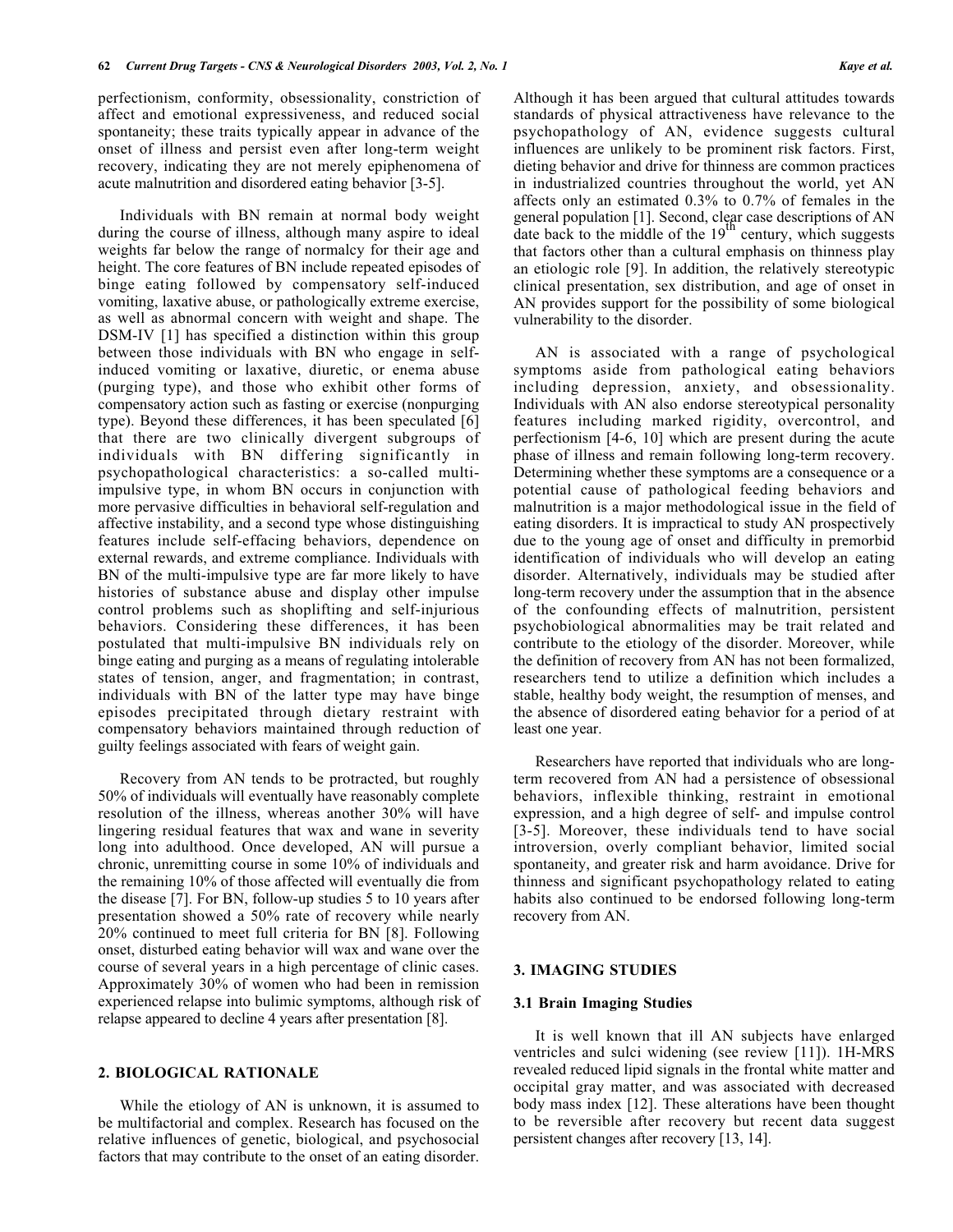# **3.2 "Resting" Studies**

Most studies that have assessed "resting" brain activity in AN have used single photon computed tomography (SPECT). Gordon [15] found that 13 of 15 ill AN had unilateral temporal lobe hypoperfusion that persisted in the subjects studied after weight restoration [16]. Kuruoglu et al [17] found 2 ill AN had bilateral hypoperfusion in frontal, temporal, and parietal regions which normalized after 3 months of remission. Takano et al [18] found hypoperfusion in the medial prefrontal cortex and anterior cingulate and hyperperfusion in the thalamus and amygdala-hippocampus complex. Rastam et al [19] found temporoparietal and orbitofrontal hypoperfusion in ill and recovered AN (and AN-BN) subjects. One study, using PET FDG [20] showed AN had global hypometabolism that was most prominent in frontal and parietal regions. In summary, all SPECT studies have shown temporal alterations and most have shown frontal or cingulate or parietal changes. Importantly, the groups that have imaged AN subjects after some degree of recovery show persistence of temporal alterations.

# **3.3 "Activated" Studies**

Several groups have used designs that activate symptoms in AN. After eating, ill AN had an increase in temporal, parietal, and occipital regions on SPECT compared to controls [21]. Ellison [22], using fMRI, found that ill AN subjects, when viewing pictures of high caloric drinks, had increased signal changes in the left insular, cingulate gyrus, and left amygdala-hippocampus region and increased anxiety. Gordon [23] using PET O-15 and pictures of high calorie food, found ill AN subjects had elevated cerebral blood flow (rCBF) in bilateral medial temporal lobes and increased anxiety. Naruo [24], who used SPECT to investigate imagining food, found that ill bingeeating/purging type AN subjects that had a significantly higher percent change in the inferior, superior, prefrontal, and parietal regions of the right brain than restricting type AN subjects or controls as well as the highest level of apprehension in regard to food intake. Seeger et al [25] using fMRI and a computer-based image distortion technique, found individuals with AN had activation of the R amygdala, R gyrus fusiformis, and brainstem regions, suggesting involvement of the brains "fear" network. An activation study [21] in ill BN using SPECT found feeding reduced temporal activity, which was in contrast to the marked increase in cortical activity found in AN after feeding. In summary, many of these studies showed that various food-related challenges activated temporal regions in AN compared to controls, and were associated with anxiety. These findings are remarkable considering the small number of subjects studied.

Most resting and activation brain imaging studies have show temporal region disturbances in AN subjects when ill and after various degrees of recovery. In addition, other brain areas, such as frontal and cingulate regions, and the parietal cortex are often altered. While these studies show remarkable consistency, particularly in terms of temporal involvement, it should be noted that numbers of subjects in each study tends to be small, and there is often inconsistency in terms of definition of subgroups and states of illness studied. Small sample size and irregular definitions makes it difficult to know whether these are lateralizing findings or there are differences between subtypes of eating disorders. The meaning of these findings is open to interpretation. At the least, they suggest that regions of the brain involved in the modulation of mood, cognition, impulse control, and decision making may be altered in AN. Still, this is a promising start and should be strong support for further investigations.

# **4. NEUROPEPTIDES**

The past decade has witnessed accelerating basic research on the role of neuropeptides in the regulation of feeding behavior and obesity. The mechanisms for controlling food intake involve a complicated interplay between peripheral systems (including gustatory stimulation, gastrointestinal peptide secretion, and vagal afferent nerve responses) and central nervous system (CNS) neuropeptides and/or monoamines. Thus, studies in animals show that neuropeptides, such as cholecystokinin, the endogenous opioids (such as beta-endorphin), and neuropeptide-Y, regulate the rate, duration, and size of meals, as well as macronutrient selection [26, 27]. In addition to regulating eating behavior, a number of CNS neuropeptides participate in the regulation of neuroendocrine pathways. Thus, clinical studies have evaluated the possibility that CNS neuropeptide alterations may contribute to dysregulated secretion of the gonadal hormones, cortisol, thyroid hormones and growth hormone in the eating disorders [28, 29].

While there are relatively few studies to date, most of the neuroendocrine and neuropeptide alterations apparent during symptomatic episodes of AN tend to normalize after recovery. This observation suggests that most of the disturbances are consequences rather than causes of malnutrition, weight loss and/or altered meal patterns. Still, an understanding of these neuropeptide disturbances may shed light on why many people with AN cannot easily "reverse" their illness. In AN, malnutrition may contribute to a downward spiral sustaining and perpetuating the desire for more weight loss and dieting. Symptoms such as increased satiety, obsessions, and dysphoric mood may be exaggerated by these neuropeptide alterations and thus contribute to this downward spiral. Additionally, mutual interactions between neuropeptide, neuroendocrine, and neurotransmitter pathways may contribute to the constellation of psychiatric comorbidity often observed in these disorders. Even after weight gain and normalized eating patterns, many individuals who have recovered from AN have physiological, behavioral and psychological symptoms that persist for extended periods of time. Menstrual cycle dysregulation, for example, may persist for some months after weight restoration. The following sections provide a brief overview of studies of neuropeptides in AN.

# **4.1 Corticotropin Releasing Hormone (CRH)**

When underweight, individuals with AN have increased plasma cortisol secretion that is thought to be at least in part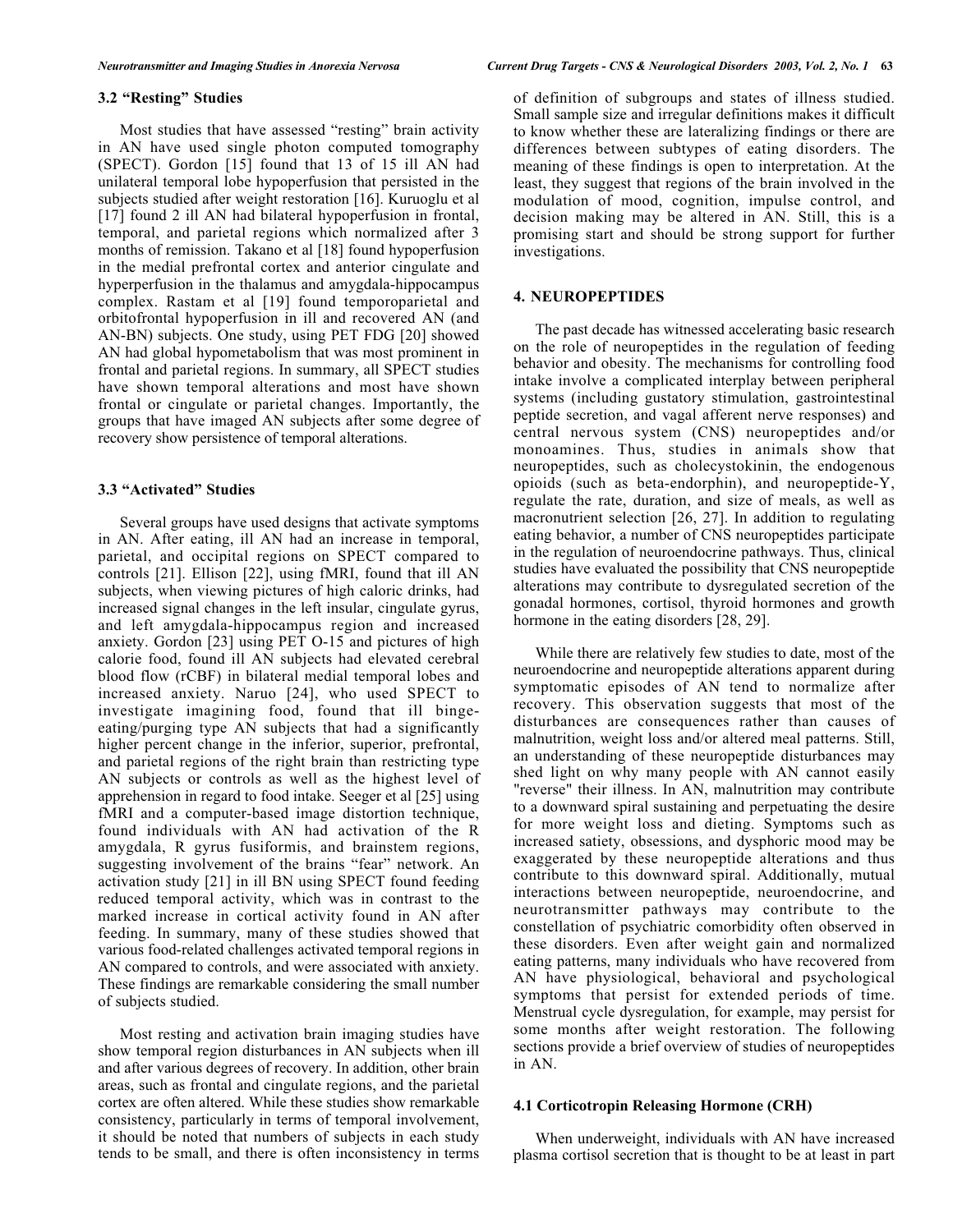a consequence of hypersecretion of endogenous CRH [30- 33]. In that the plasma and cerebrospinal fluid (CSF) measures return toward normal, it appears likely that activation of the hypothalamic-pituitary-thyroid axis is precipitated by weight loss. The observation of increased CRH activity is of great theoretical interest in AN since intracerebroventricular CRH administration in experimental animals produces many of the physiologic and behavioral changes associated with AN, including markedly decreased eating behavior [34].

#### **4.2 Opioid Peptides**

Studies in laboratory animals raise the possibility that altered endogenous opioid activity might contribute to pathological feeding behavior in eating disorders since opioid agonists generally increase, and opioid antagonists decrease, food intake [35]. State-related reductions in concentrations of CSF beta-endorphin and related opiate concentrations have been found in underweight AN subjects [36-38]. In contrast, using the T-lymphocyte as a model system, Brambilla *et al.* [39] found elevated beta-endorphin levels in AN. If beta-endorphin activity is a facilitator of feeding behavior, then reduced CSF concentrations could reflect decreased central activity of this system, which then maintains or facilitates inhibition of feeding behavior in the eating disorders.

#### **4.3 Neuropeptide-Y (NPY) and Peptide YY (PYY)**

These peptides are of considerable theoretical interest since they are among the most potent endogenous stimulants of feeding behavior within the CNS [27, 35, 40]. PYY is more potent than NPY in stimulating food intake; both are selective for carbohydrate rich foods. Underweight AN individuals have been shown to have elevations of CSF NPY, but normal PYY [41]. Clearly, elevated NPY does not result in increased feeding in underweight AN individuals; however, the possibility that increased NPY activity underlies the obsessive and paradoxical interest in dietary intake and food preparation is a hypothesis worth exploring. More recently, it has been reported that the plasma concentration of NPY was lower in AN patients than in controls [42]. Additional studies will be needed to assess the potential behavioral correlates of these findings.

#### **4.4 Cholecystokinin (CCK)**

CCK is a peptide secreted by the gastrointestinal system in response to food intake. Release of CCK is thought to be one means of transmitting satiety signals to the brain by way of vagal afferents [43]. In parallel to its role in satiety in rodents, exogenously administered CCK reduces food intake in humans. Studies of CCK in AN have yielded inconsistent findings. Some studies have found elevations in basal levels of plasma CCK [44, 45], as well as increased peptide release following a test-meal [44, 46]. One study found that blunting of CCK response to an oral glucose load normalized in AN patients after partial restoration of body weight [45]. Other studies have found that measures of CCK function in AN were similar to or lower than control values [47-49]. Further studies are needed to evaluate the relationship between altered CCK regulation and other indices of abnormal gastric function in symptomatic AN individuals.

# **4.5 Leptin**

Leptin, the protein product of the *ob* gene, is secreted predominantly by adipose tissue cells, and acts in the CNS to decrease food intake, thus regulating body fat stores. In rodent models, defects in the leptin coding sequence resulting in leptin deficiency or defects in leptin receptor function are associated with obesity. In humans, serum and CSF concentrations of leptin are positively correlated with fat mass in individuals across a broad range of body weight, including obesity [50, 51]. Thus, obesity in humans is not thought to be a result of leptin deficiency per se, although rare genetic deficiencies in leptin production have been associated with familial obesity [52].

Underweight patients with AN have consistently been found to have significantly reduced serum leptin concentrations in comparison to normal weight controls [42, 53-56]. Based on studies in laboratory animals, it has been suggested that low leptin levels may contribute to amenorrhea and other hormonal changes in the disorder [56]. Although the reduction in fasting serum leptin levels in AN is correlated with reduction in body mass index, there has been some discussion of the possibility that leptin levels in patients with AN may be higher than expected based on the extent of weight loss [57, 58]. Mantzoros *et al.* [56] reported an elevated CSF to serum leptin ratio in AN compared to controls, suggesting that the proportional decrease in leptin levels with weight loss is greater in serum than in CSF. A longitudinal investigation during refeeding in individuals with AN has shown that CSF leptin concentrations reach normal values before full weight restoration, possibly as a consequence of the relatively rapid and disproportionate accumulation of fat during refeeding [56]. This finding led the authors to suggest that premature normalization of leptin concentration might contribute to difficulty in achieving and sustaining a normal weight in AN. Plasma and CSF leptin levels appear to be similar to control values in long-term recovered AN subjects [59].

# **5. NEUROTRANSMITTERS**

A role for biological determinants in the pathogenesis of eating disorders has been proposed for the past 60 years [9]. In particular, an increased knowledge of the neurotransmitter modulation of feeding behavior has raised questions as to whether a disturbance in monoamine function may play a role in these disorders.

#### **5.1 Serotonin (5-HT)**

Serotonin pathways play an important role in postprandial satiety. Treatments that increase intrasynaptic 5- HT, or directly activate 5-HT receptors, tend to reduce food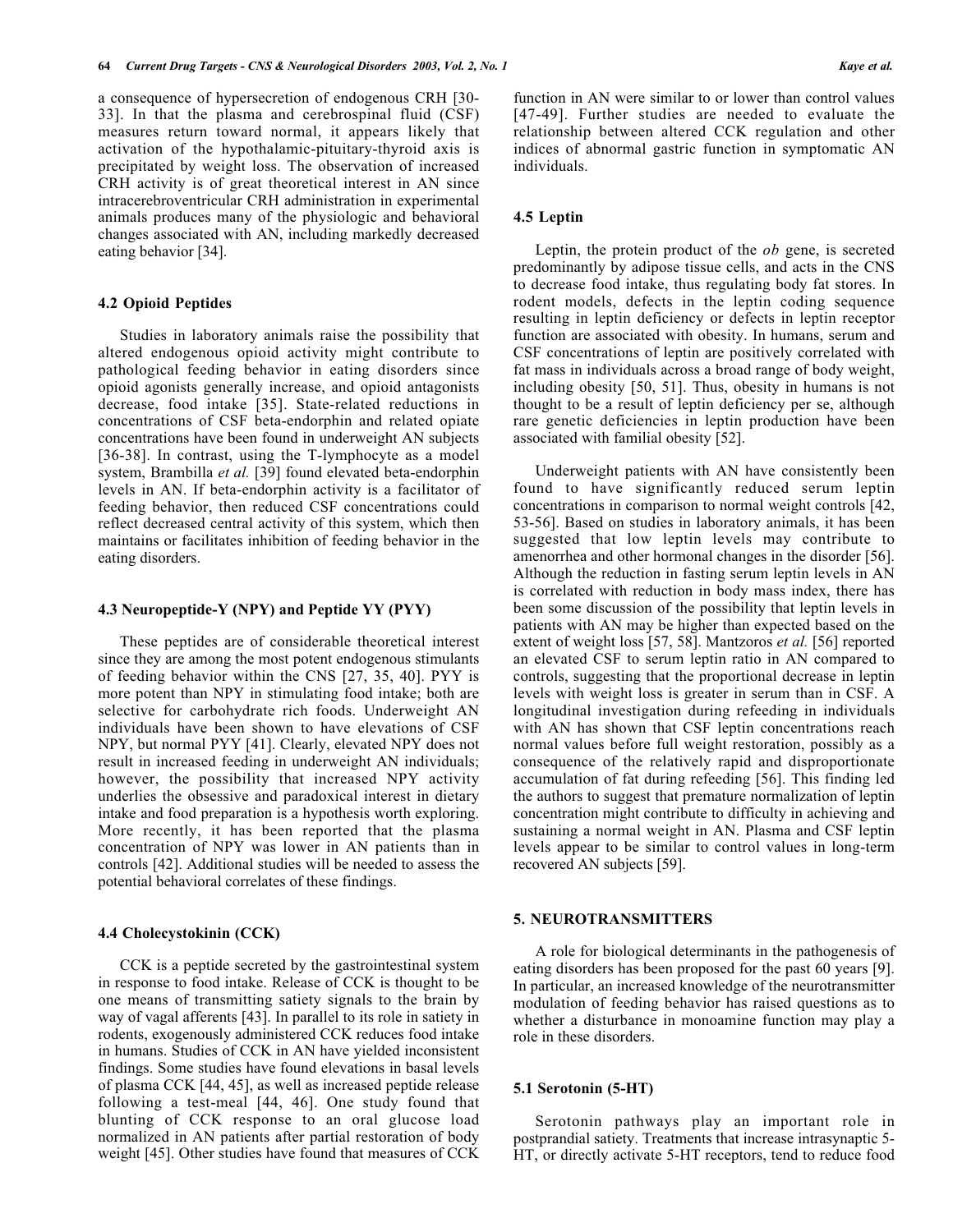

| tryptophan                                       | tyrosine                                          |
|--------------------------------------------------|---------------------------------------------------|
| $\downarrow$ tryptophan-5-hydroxylase            | $\downarrow$ tyrosine hydroxylase                 |
| 5-hydroxytryptophan                              | dopa                                              |
| $\downarrow$ ammatic amino acid<br>decarboxylase | $\downarrow$ aromatic amino acid<br>decarboxylase |
| 5-hydroxytryptamine (5-HT)                       | dopamine                                          |
| $\downarrow$ monoamine oxidase                   |                                                   |
| 5-hydroxyindoleacetic acid                       |                                                   |

consumption whereas interventions that dampen serotonergic neurotransmission or block receptor activation reportedly increase food consumption and promote weight gain [60, 61]. Moreover, CNS 5-HT pathways have been implicated in the modulation of mood, impulse regulation and behavioral constraint, and obsessionality, and they affect a variety of neuroendocrine systems.

Serotonin is synthesized from its precursor tryptophan, an essential amino acid that must be obtained through the diet (Table 1). Following dietary consumption, tryptophan is taken up by the brain and hydroxylated by the enzyme tryptophan-5-hydroxylase [62]. The product of this reaction, 5-hydroxytryptophan, is then decarboxylated by aromatic amino acid decarboxylase to the compound 5 hydroxytryptamine. Monoamine oxidase further metabolizes 5-hydroxytryptamine to the metabolite product known as 5 hydroxyindoleacetic acid (5-HIAA), which may be measured as a means of assessing 5-HT turnover or metabolism [62].

There has been considerable interest in the role that 5-HT may play in eating disorders [9, 63-66]. In part this is related to the fact that studies have found that individuals with AN have alterations in 5-HT metabolism. During the acute phase of illness, a significant reduction in basal levels of CSF 5-HIAA has been found in individuals with AN compared to healthy controls [67]. Although one study did not find a significant difference between groups [68], subjects were assessed after a period of weight gain and nutritional restoration. Concentrations of CSF 5-HIAA have been found to normalize with weight gain [69], and thus reduced concentrations of CSF 5-HIAA during the acute phase of AN may reflect a consequence of starvation. Researchers have also reported a blunted plasma prolactin response to serotonergic agonists and reduced <sup>3</sup>H-imipramine binding in these individuals. Taken together, these findings suggest reduced serotonergic activity in AN during the acute phase of illness.

Levels of CSF 5-HIAA have been found to be significantly elevated following a period of long-term

recovery in AN [70]. Moreover, some but not all studies using challenges, such as tryptophan depletion and m-CPP, suggest such interventions may reduced dysphoric mood in people who are recovered from AN [71, 72]. Increased serotonergic activity has been implicated in anxious and obssessive behavior in humans and animals which are also symptoms that persist after recovery from AN. Thus, it can be argued that persistent alterations in the modulation of 5- HT during the recovered state may play a role in the persistence of certain behavioral traits including overly inhibited, anxious, and obsessional behavior [70, 73].

It is important to note that the 5-HT system is complex, involving several brain stem nuclei, multiple pathways, different regions and innerventions, 14 or more receptors, and many other metabolic and intracellular components. Attempting to characterize such complexity by the use of CSF 5-HIAA or challenge studies is not possible – such studies merely serve as a means of reflecting some aberrations of this system. Fortunately, more powerful tools may offer the possibility of better characterization of complex neuronal function and behavior. The marriage of Positron Emission Tomography (PET) imaging with selective neurotransmitter radioligands has resulted in a technology permitting new insights into regional binding and specificity of 5-HT and dopamine neurotransmission in vivo in humans and their relationship to behaviors.

Our group has used this technology to study women after recovery from AN and BN (>1 year no bingeing or purging, normal weight, and regular menstrual cycles) to confirm disturbances in  $5$ -HT activity and provide new insights into the disorders. PET and  $\int_{0}^{16}$ F]altanserin was used to study women who were recovered from restricting-type AN [74]. Recovered restricting-type AN women had reduced  $5-HT_{2A}$ activity, relative to control women, in mesial temporal (amygdala and hippocampus) regions, as well as cingulate, sensorimotor, and occipital/parietal cortical regions.

 $5-HT<sub>1A</sub>$  receptor activity was investigated in recovered AN women compared to control women [75] using PET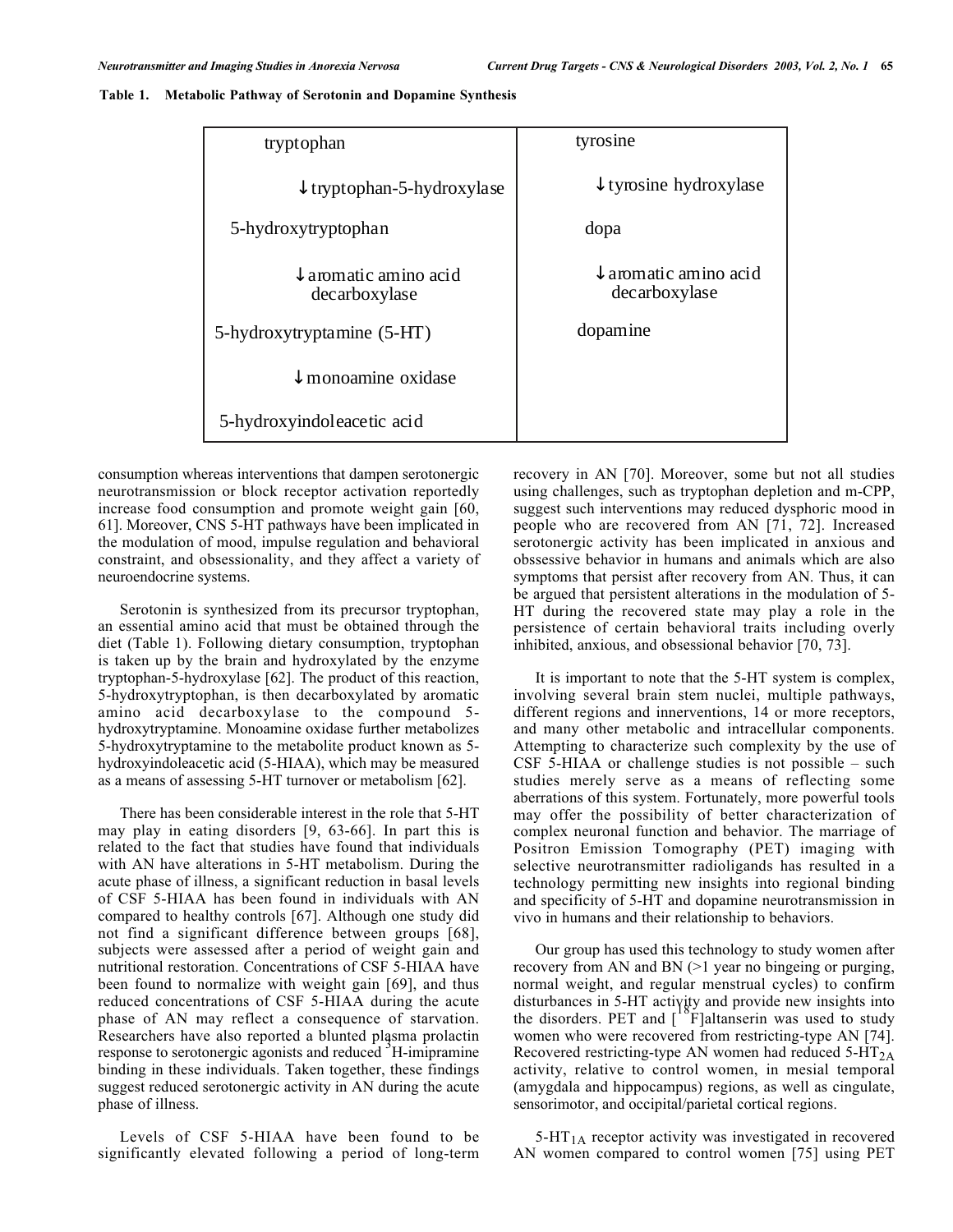with  $\text{[carbony]}$ - $^{11}$ C $\text{[WAY100635]}$ , a specific 5-HT<sub>1A</sub> receptor antagonist. Individuals recovered from AN had a 30 to 60% increase of  $5-HT<sub>1A</sub>$  receptor activity in the raphe nucleus (pre-synaptic  $5-HT<sub>1A</sub>$  autoreceptors) and cortical-limbicstriatial regions (postsynaptic  $5-\text{HT}_{1\text{A}}$  receptors). Moreover,  $5-HT<sub>1A</sub>$  postsynaptic receptor binding in many cortical regions was positively correlated with trait anxiety and harm avoidance in the AN group. Pharmacological and knock out studies implicate the  $5-HT<sub>1A</sub>$  receptor in the modulation of anxiety [76]. Anxiety is a common premorbid trait in people who develop AN [77-79]. Moreover, anxiety symptoms invariably occur in ill AN individuals and persist after recovery [4]. Finally, the depletion of tryptophan, the precursor of serotonin, specifically reduces anxiety, but does not affect other mood states in ill and recovered AN women [72].

This technology holds the promise of an era of understanding the complexity of neuronal systems in human behavior. For example, post-synaptic  $5-HT_{1A}$  receptors [80-83] have "downstream" effects and interactions with other neuronal systems, such as norepinephrine, glutamate, and GABA. Enhanced  $5-HT<sub>1A</sub>$  activity in AN may cause or reflect an altered balance between these neuronal systems. Moreover,  $5-HT_{1A}$  receptors interact with other 5-HT receptors such as  $5-HT_{2A}$  [82, 84]. Our preliminary data found an inverse relationship between post-synaptic  $5-HT<sub>1A</sub>$ and  $5-HT_{2A}$  receptor activity in AN.  $5-HT_{1A}$  post-synaptic receptors mediate locus coeruleus firing through 5-HT transmission at  $5-\text{HT}_{2A}$  receptors [82]. Theoretically, increased  $5-HT<sub>1A</sub>$  and reduced  $5-HT<sub>2A</sub>$  post-synaptic receptor activity in AN might result in an increase in noradrenergic neuron firing [82]. Moreover, post-synaptic  $5-HT<sub>1A</sub>$ receptors hyperpolarize and  $5-\text{HT}_{2A}$  receptors depolarize layer V pyramidal neurons [85]. In AN, synergistic effects of these receptors, which are co-localized on pyramidal neurons, may reduce pyramidal neuronal excitability.

In summary, these PET-radioligand studies confirm that altered 5-HT neuronal pathway activity persists after recovery from AN and support the possibility that these psychobiological alterations might contribute to traits, such as increased anxiety, that may contribute to a vulnerability to develop an eating disorder.

A major point of interest in the study of 5-HT modulation and its relation to eating disorders is the enzyme that catalyzes the rate-limiting step in 5-HT synthesis. Since the enzyme tryptophan hydroxylase is not normally saturated by tryptophan, the rate of 5-HT synthesis can be influenced by changes in brain tryptophan concentration [86]. This concentration is dependent upon the plasma concentration of tryptophan as well as the ratio of tryptophan to other large neutral amino acids with which it competes for uptake [87]. Thus, the concentration of tryptophan available for 5-HT synthesis is influenced by the relative concentrations of dietary intake of amino acids.

Dieting for as little as three weeks has been found to decrease plasma tryptophan levels in healthy individuals [88]. This decrease in plasma tryptophan was more severe in women than in men, despite a similar percentage of weight loss. Moreover, a marked increase in prolactin response has

been found following intravenous administration of Ltryptophan in dieting women but not in dieting men [89]. These findings are of particularly importance in the study of risk factors for eating disorders, given that 90% to 95% individuals that develop AN are female [1].

Given that food restriction is not an inherently reinforcing behavior in healthy individuals, persistent dieting to the point of starvation suggests that food restriction may have some intrinsic benefit for individuals with AN. The ratio of tryptophan to other large neutral amino acids has been found to be significantly reduced in AN [90]. This reduction is likely to be a consequence of starvation since food restriction results in a decrease in dietary tryptophan consumption and thereby a decrease in the concentration of tryptophan available for 5-HT synthesis.

Premorbidly, individuals with AN report high levels of anxiety and obsessionality. Evidence suggests that individuals with AN may have an intrinsic defect in the 5- HT system. These individuals may have high levels of 5-HT in the synapse premorbidly resulting in a dysphoric state. Dieting may serve as a means of regulating this overactivity of 5-HT by decreasing the amount of tryptophan available for 5-HT synthesis, as evidence of reduced 5-HT activity is found during the acute phase. A recent study of acute tryptophan depletion found that a reduction of dietary tryptophan was associated with decreased anxiety and an elevation of mood in individuals with AN during the acute phase of illness and following long-term recovery [72]. Acute tryptophan depletion did not have significant anxiolytic effects for control women.

#### **5.2 Dopamine**

Altered dopamine activity has been found among ill AN individuals. Dopamine is synthesized from its amino acid precursor tyrosine (Table 1). Homovanillic acid (HVA), the major metabolite of dopamine in humans, was decreased in CSF of underweight AN subjects [67]. Our group found [91] that recovered AN subjects had significantly reduced concentrations of CSF HVA, compared to recovered BN-AN or BN women. Dopamine neuronal function has been associated with motor activity [91], reward [92, 93], and novelty seeking. Individuals with AN have stereotyped and hyperactive motor behavior, anhedonic, restrictive personalities, and reduced novelty seeking. Whether individuals with AN have an intrinsic disturbance of dopamine remains uncertain.

#### **6. PHARMACOLOGIC TREATMENT OF AN**

Most medication trials in AN have been conducted with inpatients in an attempt to accelerate restoration of weight. Some studies also examined the impact of medication on mood or anorectic attitudes. A wide variety of psychoactive medications, such as L-dopa [94], phenoxybenzamine [95], diphenylhydantoin [96, 97], stimulants [98], and naloxone [99], have been administered to individuals with AN in open, uncontrolled trials. In many of these trials, medications have been claimed to be beneficial, but none of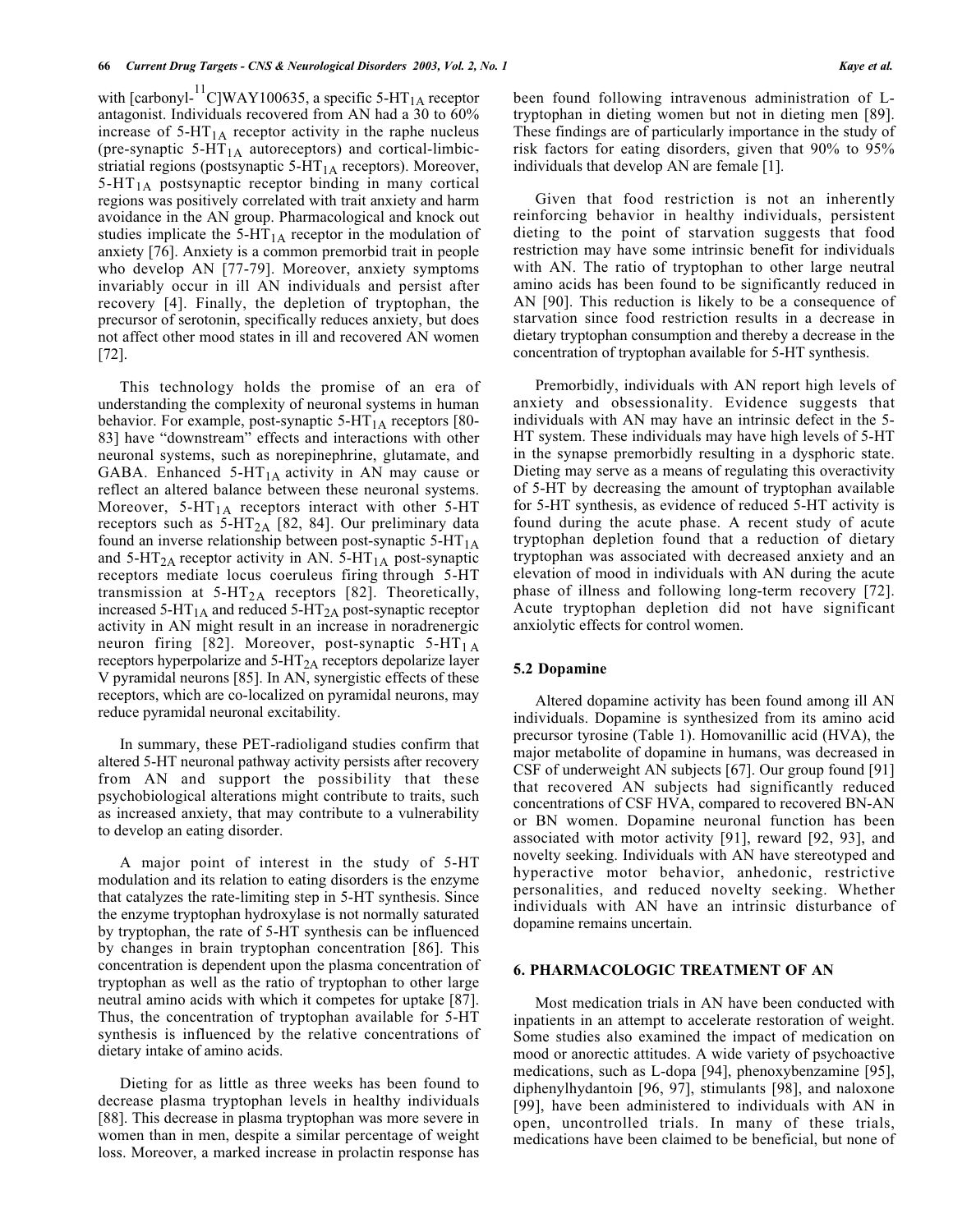these observations has been confirmed under double-blind, controlled conditions.

Relatively few studies of medication using rigorous double-blind placebo-controlled trials have been reported in individuals with AN. In contrast to the positive claims from open trials, results from double-blind trials have been, for the most part, limited. Double-blind studies, at most, report marginal success in treatment of specific problems such as improving the rate of weight gain during refeeding, disturbed attitudes towards food and body image, depression, or gastrointestinal discomfort.

One problem with determining the efficacy of pharmacotherapy in AN is that often medications have been given in association with other therapies. Thus, it may be unclear whether it was the medication or therapy that resulted in improvement. Furthermore the primary criterion for improvement has often been weight gain, not a normalization of thinking and a reduction in fears of being fat. It is important to emphasize that treatment in structured settings, such as inpatient units, even without medication, succeeds in restoring the weight of over 85% of underweight patients [100]. Thus, it may be difficult to prove that an active medication is effective in such a setting. However, relapse within one year after successful inpatient weight restoration is very common [101]. For example, the Maudsley study [102] reported that only 23% of patients had a good outcome at one year after discharge despite intensive outpatient individual or family therapy.

Controlled trials of the neuroleptics pimozide [103] and sulpiride [104] have suggested limited effects in accelerating weight gain or altering anorectic attitudes for some patients for part of the study, but overall drug effect was marginal. Recently, there has been clinical interest in atypical neuroleptics for AN because of their notoriety for causing weight gain in other patient populations [105]. A recent case report suggested that olanzapine administration was associated with weight gain and maintenance as well as reduced agitation and resistance to treatment in 2 women with AN [106]. Olanzapine is a novel, atypical antipsychotic drug that interacts with dopaminergic, serotonergic, adrenergic, and muscarinic receptors [107], thus the neuronal systems responsible for the drug's potential efficacy remain uncertain. Considerable evidence from animal and human studies has implicated these systems in modulation of feeding behavior, mood, and obsessionality. A number of recent uncontrolled studies have provided preliminary evidence that olanzapine may be helpful in facilitating weight gain and decreasing levels of anxiety and depression during the treatment of AN [108-112].

Several drugs have been tested because of anecdotal reports of their effects on stimulating appetite. Tetrahydrocannabinol (THC) was not useful and, in fact, may have been detrimental as it increased dysphoria in some patients [113]. Clonidine was also found to have no therapeutic effect on increasing weight restoration as compared to placebo [114] even with doses that effected hemodynamic parameters. When underweight, patients with AN have delayed gastric emptying [115] which improves

with refeeding. Still, delayed gastric emptying could perpetuate the disorder in some patients by limiting the quantity of food that may be comfortably eaten. Most studies of prokinetic drugs in AN have been limited to parenteral preparations or to experiments with small uncontrolled groups of patients [116-118]. In a controlled trial, cisapride [119] was no better than placebo in improving gastric emptying although some subjective measures of distress during meals and measures of hunger improved more in the group on cisapride.

In summary, these medication trials have been of short duration and have focused on whether medication produces additive benefit to an established treatment program. Few follow up studies have examined whether medication treatment produces lasting benefit. A new generation of studies has begun to focus on whether medication can prevent relapse after patients leave to a structured treatment setting.

# **6.1 Use of Antidepressants in AN**

There has been controversy as to whether AN and major depressive disorders share a common diathesis. However, critical examination of clinical phenomenology, family history, antidepressant response, biological correlates, course and outcome, and epidemiology yield limited support for this hypothesis [120-122]. Still, the high frequency of mood disturbances associated with this disorder has resulted in trials of drugs such as amitriptyline [123-125], and lithium [126]. Neither medication appears to significantly improve mood compared with the effects of placebo.

For more that 50 years [127], investigators have suggested that AN shares similarities with obsessivecompulsive disorder (OCD). In fact, patients with AN have a high prevalence of obsessive-compulsive symptoms or disorders [5, 128, 129], as well other anxiety disorders [130]. More over, adult women with OCD have an increased incidence of prior AN [131, 132]. Individuals with a past history of AN display evidence of increased 5-HT [70] activity that persists after long-term weight-recovery. In addition, women who recover from AN continue to have modest, but significant, increases in negative mood, obsessionality, perfectionism, and core eating disorder symptoms. Similarly, personality characteristics associated with AN, such as introversion, self-denial, limited spontaneity, and a stereotyped thinking style, may also persist after weight recovery. Studies in humans and animals suggests that 5-HT activity is related to behavioral inhibition. Together, these data raise the possibility that increased CSF 5-HIAA could be associated with inhibition and an obsessive need with exactness and perfectionism. A disturbance of this neurotransmitter system has been implicated in OCD [133] and only serotonin-specific medication has been found to be useful in treating OCD.

There are suggestions that medications which affect the 5-HT system may impact the clinical characteristics of patients with AN. Initial reports on cyproheptadine, a drug that is thought to act on the serotonergic and histaminergic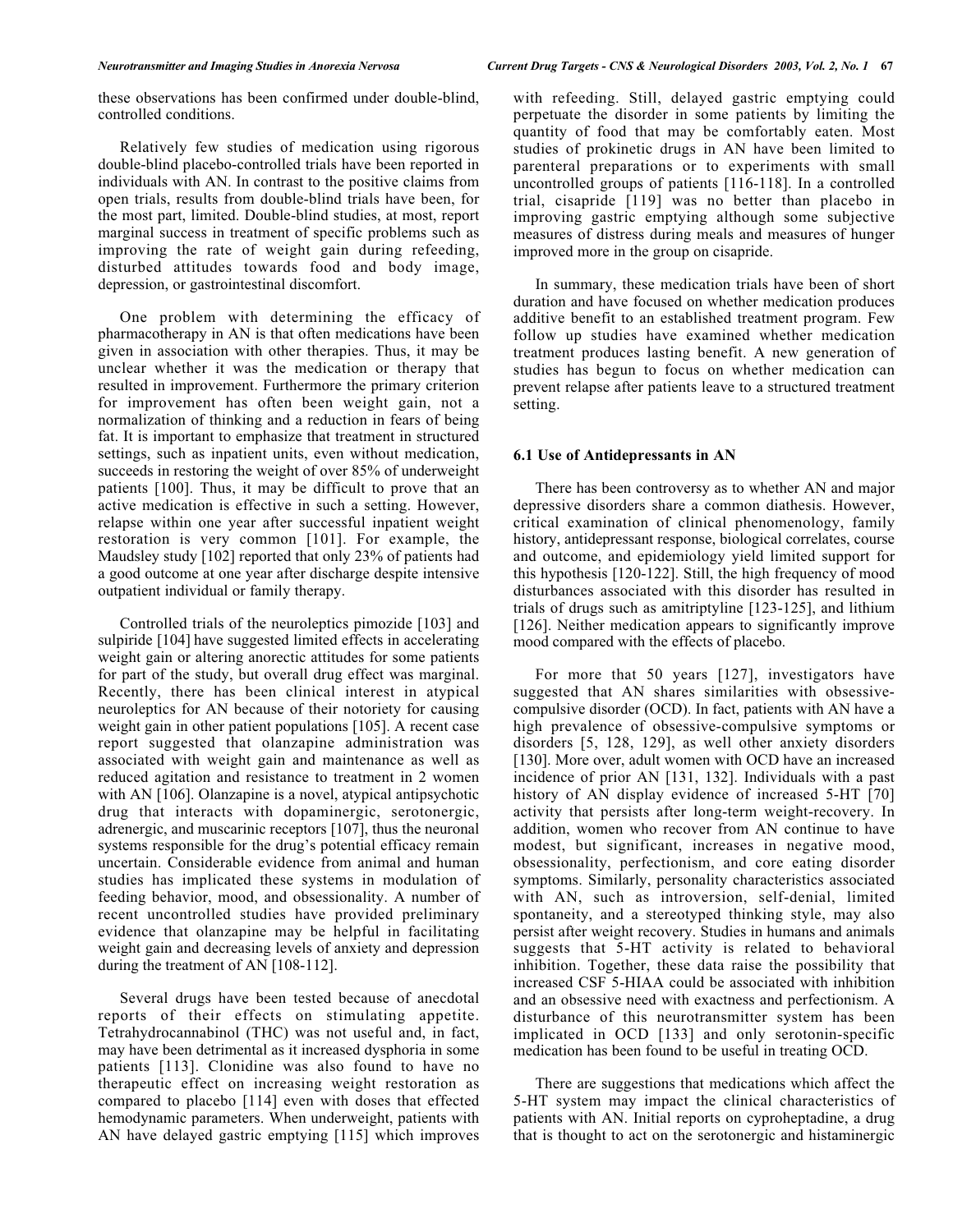systems [134], indicated that it might have beneficial effects on weight gain, mood, and attitude in some patients [135, 136]. Cyproheptadine data from comparison trials with amitriptyline and placebo found cyproheptadine to significantly improve weight gain in the restricting subtype of AN, while amitriptyline was more effective in those patients with bulimic behavior [137].

Several groups [138, 139] reported that an open trial of fluoxetine, a highly specific serotonin reuptake inhibitor (SSRI) may help patients with AN gain and/or maintain a healthy body weight. Recently, the Pittsburgh group reported a double-blind placebo-controlled trial of fluoxetine in 35 patients with restrictor-type AN [140]. Subjects were started on fluoxetine after they achieved weight restoration (approximately 90% of ideal body weight) during a hospitalization. Patients were randomly assigned to fluoxetine (n = 16) or placebo (n = 19) after inpatient weight-restoration and then were followed as outpatients for one year. After 1 year of outpatient follow-up, 10 of 16 (63%) subjects had a good outcome on fluoxetine whereas only 3 of 19 (16%) had a good outcome on placebo ( $p =$ .006). Aside from improved outcome, fluoxetine administration was associated with a significant reduction in obsessions and compulsions and a trend towards a reduction in depression. These data suggest that fluoxetine may help prevent relapse in some patients with AN.

It is important to note that SSRIs appear to have little effect on reducing symptoms and preventing hospitalization in malnourished, underweight AN individuals [141, 142]. Women with AN, when malnourished and underweight, have reduced plasma tryptophan availability [143] and reduced CSF 5-HIAA [69], the major metabolite of 5-HT in the brain. In addition, low estrogen values during the malnourished state may reduce 5-HT activity by effects on gene expression for 5-HT receptors [144] or the 5-HT transporter [145]. SSRIs are dependent on neuronal release of 5-HT for their action. If malnourished AN individuals have compromised release of 5-HT from presynaptic neuronal storage sites and reduced synaptic 5-HT concentrations, then a clinically meaningful response to an SSRI might not occur [146]. The possibility that fluoxetine is only effective for individuals with AN after weight restoration is supported by the fact that a change in 5-HT activity is associated with weight gain. For example, CSF 5-HIAA levels are low in underweight anorexics, normal in short-term weight-restored anorexics, and elevated in long-term weight-restored anorexics [67]. If CSF 5-HIAA levels accurately reflect CNS 5-HT activity, then these data imply that a substantial increase in 5-HT activity occurs after weight gain.

The use of serotonin-specific medications in the treatment of AN is promising but many questions remain. First, only one double-blind placebo-controlled study has been completed in a relatively small number of restrictortype AN patients. Thus it will be important to replicate this work in a larger group of patients. Second, more data are needed to determine if there are differential effects in the restricting or binge eating/purging subtypes of AN. Third, it needs to be determined whether certain symptoms are especially responsive to serotonin-specific medications: core anorexic symptoms, depression, anxiety, obsessionality, or eating behavior.

#### **6.2 Guidelines for Clinical Treatment**

The first line of treatment for underweight patients with AN should be refeeding and weight restoration. As noted above, while difficult, most patients will gain weight in a structured eating disorders treatment program without the use of medication. Weight gain alone tends to reduce exaggerated obsessionality and dysphoric mood in many patients [147]. There is limited evidence that fluoxetine and possibly other serotonergic medications help prevent relapse after weight restoration. It is important to emphasize that some physiological and cognitive alterations persist for months after achieving goal weight. These include increased energy needs, menstrual disturbances, several neurotransmitter disturbances, urges to engage in disordered eating patterns, and body image distortions. Thus, treatment should continue for at least 3 to 6 months after achieving goal weight, preferably until there is resumption of menstrual periods, normalization of caloric needs, remediation of any physical complications, and sufficient remission of pathological eating and body-image distortions so that daily activities are not disturbed. We strongly support use of the recent American Psychiatric Association (APA) guidelines for eating disorders [148] which describes comprehensive treatment of AN.

#### **7. SUMMARY**

The inaccessibility of the central nervous system has made it difficult to understand brain and behavior. In the past decade, new tools have become available that permit direct measurements of complex brain function and relationships to behavior. These tools are contributing to accelerating progress in understanding the pathophysiology of AN and thus should advance treatment design.

Measures, such as plasma levels of hormones thought to reflect brain activity, have provided important understanding of the effects of malnutrition on endocrine function, and have been used as an index of brain functional activity. Evidence from animal studies has stimulated the investigation of neuronal systems known to play a role in the modulation of feeding, mood, and impulse control. These neuronal systems include neuropeptides (CRH, opioids, NPY, PYY, CCK, and leptin) and monoamines (serotonin, dopamine, norepinephrine). Serotonin has received the most attention because there is a good "fit" between it's role in the brain and symptoms in AN and because 5-HT medication may have some efficacy. While overly simplified, there is evidence of reduced 5-HT activity in ill AN and increased 5-HT activity after recovery. Considerable evidence from humans and animals indicates that "low" 5-HT activity is associated with impulsive and non-premeditated aggressive behaviors. Behaviors found after recovery from AN, such as obsessionality with symmetry and exactness, anxiety, and perfectionism, tend to be opposite in character. Thus 5-HT may correlate with a spectrum of behavior spanning behavioral undercontrol to behavioral overcontrol.

It is well known that diet-induced changes in tryptophan, the precursor of 5-HT, effect brain 5-HT release.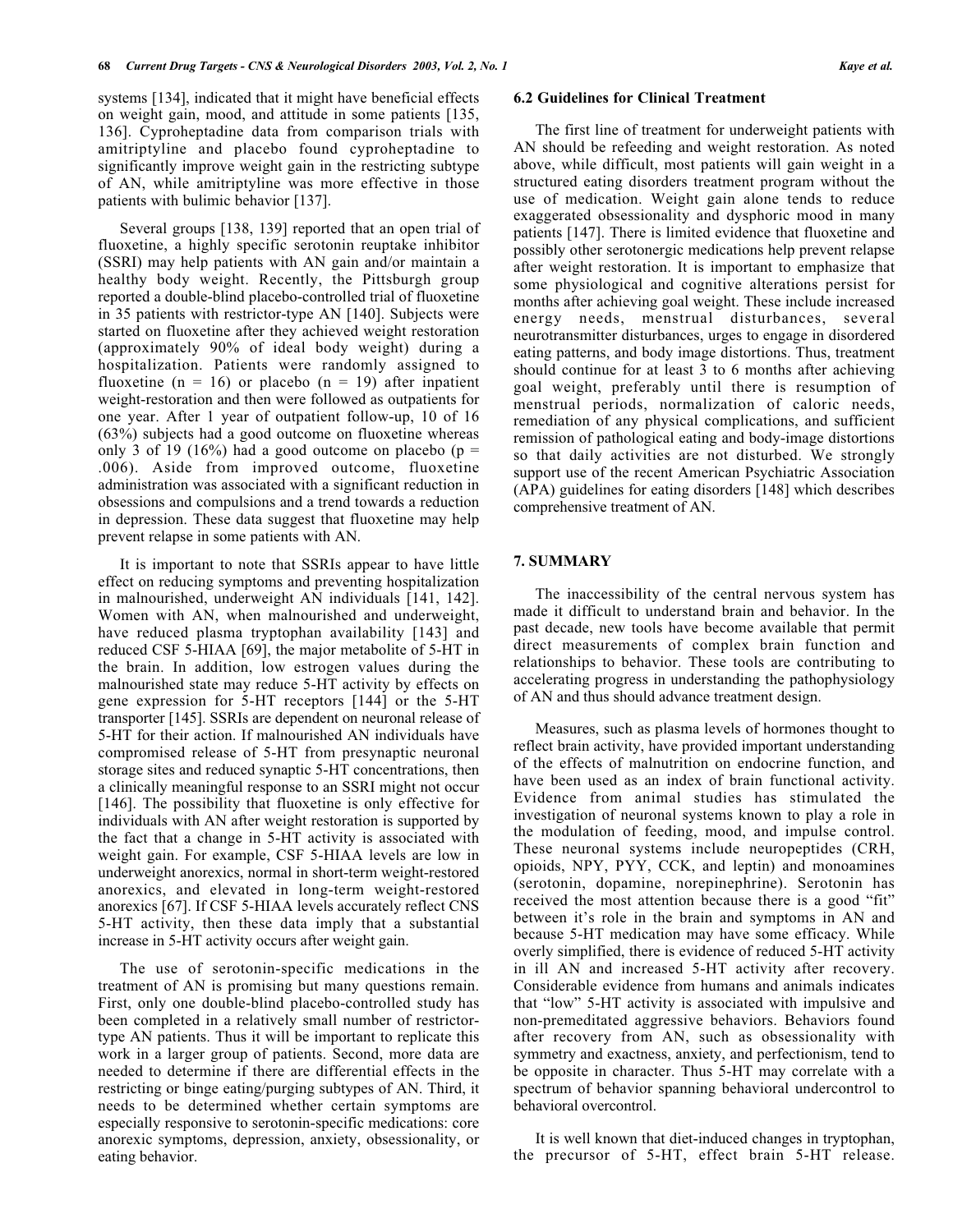Malnutrition may reduce tryptophan availability and thus may mask intrinsic abnormalities in 5-HT systems that mediate certain core behavioral or temperamental underpinnings of risk and vulnerability. It is important to note that the 5-HT system has multiple brainstem nuclei and pathways, 14 or more receptors, and consists of many other elements such as transporter, metabolic enzymes, intracellular messenger, etc. Moreover, 5-HT has complex and poorly understood interactions with many other neurochemical systems. Conventional tools provide a distant and overly simple snapshot of some activity that reflects this complex system. Fortunately, new, more powerful tools, such as brain imaging, offer the possibility of better characterization of complex neuronal function and behavior.

Studies of pathophysiology are starting to nominate new candidates for treatment. For example, will drugs acting on  $5-\text{HT}_{1\text{A}}$  post-synaptic receptors be useful in reducing anxiety (or satiety or behavioral overcontrol) in AN? As new 5-HTspecific drugs become available, they should be assessed in individuals with eating disorders. Limited data suggests SSRIs are not effective in the ill state, but do have efficacy after recovery in reducing relapse. Pharmacological treatment studies need to address the influences of malnutrition on drug response. In addition, dopamine metabolism may be altered in restrictor-type AN. Recently, open trials suggest olanzapine, which interacts with dopaminergic, serotonergic, adrenergic, and muscarinic receptors, has therapeutic efficacy in ill AN. Controlled trials of atypical neuroleptics are warranted as well as animal and human studies investigating their mode of action in AN.

AN invariably begins during adolescence and near in time to puberty in young women. Several lines of evidence support the possibility that developmental factors, likely related to female gonadal steroids, may trigger this illness. Moreover, a substantial number of subjects recover in their 20s raising the possibility of normalization of developmental disturbances at that age. Treatment studies need to incorporate the biological influences of gender and developmental factors, and animal studies of these influences should be encouraged.

In summary, AN is often a chronic disorder requiring costly hospitalizations and has the highest mortality of any psychiatric disorder. A better understanding of behavioral and neurobiological traits is likely to contribute to more effective treatments.

# **8. REFERENCES**

- [1] American Psychiatric Association, Diagnostic and Statistical Manual of Mental Disorders. 4 ed. **1994**, Washington D.C.: American Psychiatric Association.
- [2] Garner, D.M.; Garfinkel, P.E.; O'Shaughnessy, M. *Am. J. Psychiatry*, **1985**, *142*, 581-7.
- [3] Casper, R.C. *Psychosom. Med.*, **1990**, *52*, 156-70.
- [4] Srinivasagam, N.M.; Kaye, W.H.; Plotnicov, K.H.; Greeno, C.; Weltzin, T.E.; Rao, R. *Am. J. Psychiatry*, **1995**, *152*, 1630-4.
- [5] Strober, M. *J. Psychosom. Res.*, **1980**, *24*, 353-9.
- [6] Vitousek, K.; Manke, F. *J. Abnorm. Psychol.*, **1994**, *103*, 137-147.
- [7] Sullivan, P.F. *Am. J. Psychiatry*, **1995**, *152*, 1073-4.
- [8] Keel, P.K.; Mitchell, J.E. *Am. J. Psychiatry*, **1997**, *154*, 313-21.
- [9] Treasure, J.; Campbell, I. *Psychol. Med.*, **1994**, *24*, 3-8.
- [10] Kleifield, E.I.; Sunday, S.; Hurt, S.; Halmi, K.A. *J . Psychiatric Res.*, **1994**, *28*, 413-23.
- [11] Ellison, A.R.; Fong, J. In *Neuroimaging in Eating Disorders*; Hoek, H.W., Treasure, J.L., Katzman, M.A., Eds.; John Wiley & Sons LTd.: Chichester, **1998**.
- [12] Roser, W.; Bubl, R.; Buergin, D.; Seelig, J.; Radue, E.W.; Rost, B. *Int. J. Eat. Disord.*, **1999**, *26(2) Sep 1999*, 119- 136.
- [13] Lambe, E.K.; Katzman, D.K.; Mikulis, D.J.; Kennedy, S.H.; Zipursky, R.B. *Arch. Gen. Psychiatry*, **1997**, *54*, 537-42.
- [14] Katzman, D.K.; Zipursky, R.B.; Lambe, E.K.; Mikulis, D.J. *Arch. Pediatr. Adolesc. Med.*, **1997**, *151*, 793-7.
- [15] Gordon, I.; Lask, B.; Bryant-Waugh, R.; Christie, D.; Timimi, S. *Int. J. Eat. Disord*., **1997**, *22*, 159-65.
- [16] Chowdhury, U.; Gordon, I.; Lask, B. *J. Am. Acad. Child & Adol. Psychiatry*, **2001**, *40*, 738.
- [17] Kuruoglu, A.C.; Kapucu, O.; Atasever, T.; Arikan, Z.; Isik, E.; Unlu, M. *J. Nucl. Med.*, **1998**, *39*, 304-306.
- [18] Takano, A.; Shiga, T.; Kitagawa, N.; Koyama, T.; Katoh, C.; Tsukamoto, E.; Tamaki, N. *Psychiatry Research: Neuroimaging*, **2001**, *107(1) Jul 2001*, 45-50.
- [19] Rastam, M.; Bjure, J.; Vestergren, E.; Uvebrant, P.; Gillberg, I.C.; Wentz, E.; Gillberg, C. *Dev. Med. Child Neurol.*, **2001**, *43*, 239-42.
- [20] Delvenne, V.; Lotstra, F.; Goldman, S.; Biver, F.; De, M., V; Appelboom-Fondu, J.; Schoutens, A.; Bidaut, L.M.; Luxen, A.; Mendelwicz, J. *Biol. Psychiatry*, **1995**, *37*, 161-169.
- [21] Nozoe, S.; Naruo, T.; Yonekura, R.; Nakabeppu, Y.; Soejima, Y.; Nagai, N.; Nakajo, M.; Tanaka, H. *Brain Res. Bull.*, **1995**, *36*, 251-5.
- [22] Ellison, Z.; Foong, J.; Howard, R.; Bullmore, E.; Williams, S.; Treasure, J. *Lancet*, **1998**, *352*, 1192.
- [23] Gordon, C.M.; Dougherty, D.D.; Fischman, A.J.; Emans, S.J.; Grace, E.; Lamm, R.; Alpert, N.M.; Majzoub, J.A.; Rausch, S.L. *J. Pediatr.*, **2001**, *139*, 51-7.
- [24] Naruo, T.; Nakabeppu, Y.; Sagiyama, K.; Munemoto, T.; Homan, N.; Deguchi, D.; Nakajo, M.; Nozoe, S. *Am. J. Psychiatry*, **2000**, *157*, 1520-2.
- [25] Seeger, G.; Braus, D.F.; Ruf, M.; Goldberger, U.; Schmidt, M.H. *Neurosci. Lett.*, **2002**, *326*, 25-28.
- [26] Morley, J.E.; Blundell, J.E. *Biol. Psychiatry*, **1988**, *23*, 53-78.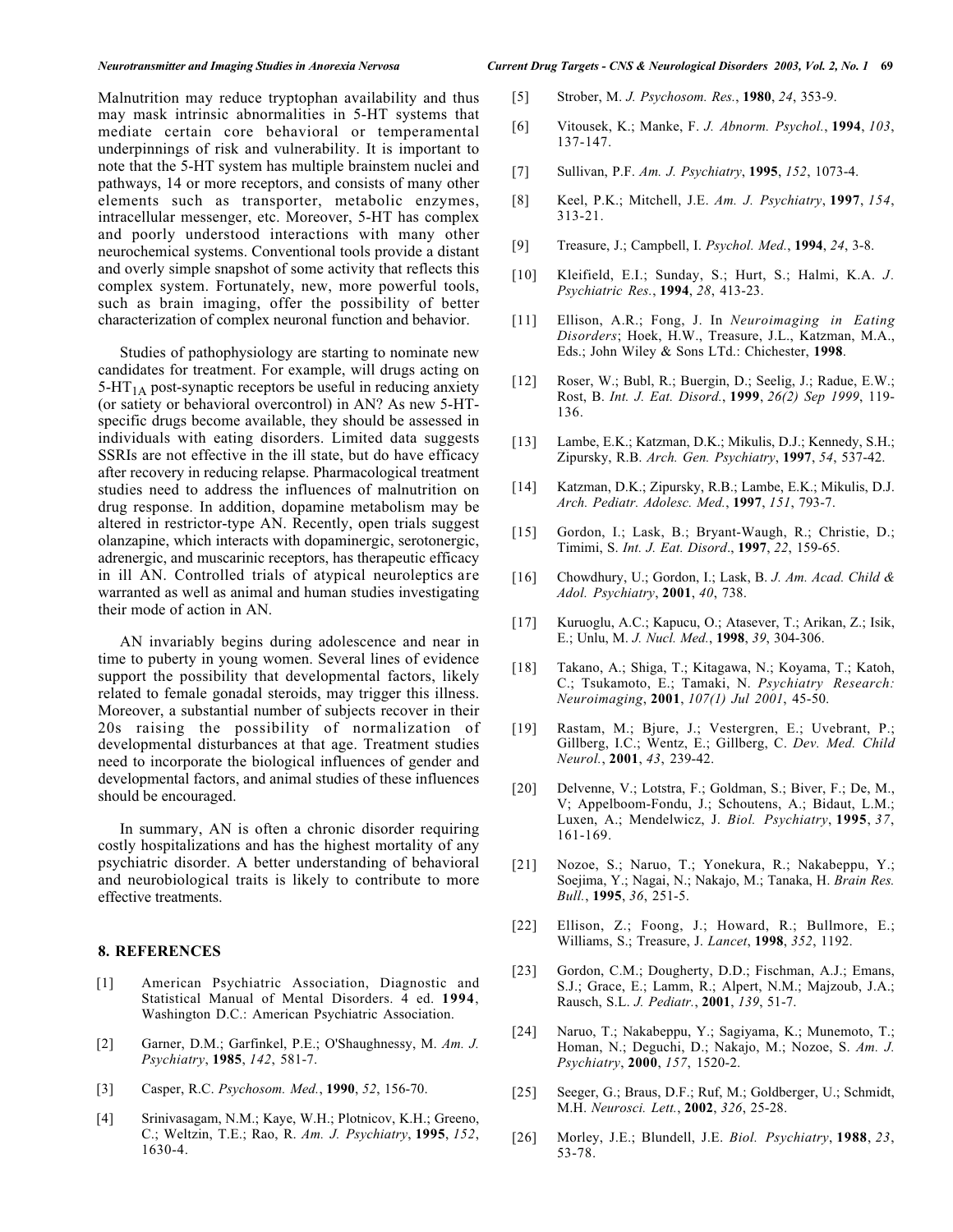- [27] Schwartz, M.W.; Woods, S.C.; Porte, D., Jr.; Seeley, R.J.; Baskin, D.G. *Nature*, **2000**, *404*, 661-71.
- [28] Jimerson, D.C.; Wolfe, B.E.; Naab, S. In *Anorexia nervosa and bulimia nervosa*; Coffee, C.E., Brumback, R.A., Eds.; American Psychiatric Press: Washington, D.C., **1998**, 563-578.
- [29] Stoving, R.K.; Hangaard, J.; Hansen-Nord, M.; Hagen, C. *J. Psychiatr. Res.*, **1999**, *33*, 139-152.
- [30] Gold, P.W.; Gwirtsman, H.; Avgerinos, P.C.; Nieman, L.K.; Gallucci, W.T.; Kaye, W.; Jimerson, D.; Ebert, M.; Rittmaster, R.; Loriaux, D.L. *N. Engl. J. Med.*, **1986**, *314*, 1335-42.
- [31] Kaye, W.H.; Gwirtsman, H.E.; George, D.T.; Ebert, M.H.; Jimerson, D.C.; Tomai, T.P.; Chrousos, G.P.; Gold, P.W. *J. Clin. Endocrinol. Metab.*, **1987**, *64*, 203-8.
- [32] Licinio, J.; Wong, M.L.; Gold, P.W. *Psychiatry Res.*, **1996**, *62*, 75-83.
- [33] Walsh, B.T.; Roose, S.P.; Katz, J.L.; Dyrenfurth, I.; Wright, L.; Vande Wiele, R.; Glassman, A.H. *Psychoneuroendocrinology*, **1987**, *12*, 131-140.
- [34] Glowa, J.R.; Gold, P.W. *Neuropeptides*, **1991**, *18*, 55-61.
- [35] Morley, J.E.; Levine, A.S.; Gosnell, B.A.; Mitchell, J.E.; Krahn, D.D.; Nizielski, S.E. *Peptides*, **1985**, *6*, 181-192.
- [36] Brewerton, T.D.; Lydiard, R.B.; Laraia, M.T.; Shook, J.E.; Ballenger, J.C. *Am. J. Psychiatry*, **1992**, *149*, 1086-1090.
- [37] Kaye, W.H.; Berrettini, W.H.; Gwirtsman, H.E.; Chretien, M.; Gold, P.W.; George, D.T.; Jimerson, D.C.; Ebert, M.H. *Biol. Psychiatry*, **1987**, *41*, 2147-2155.
- [38] Lesem, M.D.; Berrettini, W.; Kaye, W.H.; Jimerson, D.C. *Biol. Psychiatry*, **1991**, *29*, 244-52.
- [39] Brambilla, F.; Brunetta, M.; Draisci, A.; Peirone, A.; Perna, G.; Sacerdote, P.; Manfredi, B.; Panerai, A.E. *Psychiatry Res.*, **1995**, *59*, 51-56.
- [40] Kalra, S.P.; Dube, M.G.; Fournier, A.; Kalra, P.S. *Physiology & Behavior*, **1991**, *50*, 5-9.
- [41] Kaye, W.H.; Berrettini, W.; Gwirtsman, H.; George, D.T. *Arch. Gen. Psychiatry*, **1990**, *47*, 548-56.
- [42] Baranowska, B.; Wolinska-Witort, E.; Wasilewska-Dziubinska, E.; Roguski, K.; Chmielowska, M. *Neuroendocrinology Letters*, **2001**, *22*, 356-8.
- [43] Gibbs, J.; Young, R.C.; Smith, G.P. *J. Comparative & Physiol. Psychology*, **1973**, *84*, 488-95.
- [44] Phillipp, E.; Pirke, K.M.; Kellner, M.B.; Krieg, J.C. *Life Sci.*, **1991**, *48*, 2443-50.
- [45] Tamai, H.; Takemura, J.; Kobayashi, N.; Matsubayashi, S.; Matsukura, S.; Nakagawa, T. *Metabolism: Clinical & Experimental*, **1993**, *42*, 581-4.
- [46] Harty, R.F.; Pearson, P.H.; Solomon, T.E.; McGuigan, J.E. *Regulatory Peptides*, **1991**, *36*, 141-50.
- [47] Baranowska, B.; Radzikowska, M.; Wasilewska-Dziubinska, E.; Roguski, K.; Borowiec, M. *Diabetes Obes. Metab.*, **2000**, *2*, 99-103.
- [48] Brambilla, F.; Brunetta, M.; Peirone, A.; Perna, G.; Sacerdote, P.; Manfredi, B.; Panerai, A.E. *Psychiatry Res.*, **1995**, *59*, 43-50.
- [49] Pirke, K.M.; Kellner, M.B.; Friess, E.; Krieg, J.C.; Fichter, M.M. *Int. J. Eat. Disord.*, **1994**, *15*, 63-9.
- [50] Considine, R.V.; Considine, E.L.; Williams, C.J.; Hyde, T.M.; Caro, J.F. *Diabetes*, **1996**, *45*, 992-994.
- [51] Schwartz, M.W.; Peskind, E.; Raskind, M.; Boyko, E.J.; Porte, D., Jr. *Nat. Med.*, **1996**, *2*, 589-593.
- [52] Farooqi, I.S.; Keogh, J.M.; Kamath, S.; Jones, S.; Gibson, W.T.; Trussell, R.; Jebb, S.A.; Lip, G.Y.; O'Rahilly, S. *Nature*, **2001**, *414*, 34-35.
- [53] Eckert, E.D.; Pomeroy, C.; Raymond, N.; Kohler, P.F.; Thuras, P.; Bowers, C.Y. *J. Clin. Endocrinol. Metab.*, **1998**, *83*, 791-795.
- [54] Grinspoon, S.; Gulick, T.; Askari, H.; Landt, M.; Lee, K.; Anderson, E.; Ma, Z.; Vignati, L.; Bowsher, R.; Herzog, D.; Klibanski, A. *J. Clin. Endocrinol. Metab.*, **1996**, *81*, 3861-3.
- [55] Hebebrand, J.; van der Heyden, J.; Devos, R.; Kopp, W.; Herpertz, S.; Remschmidt, H.; Herzog, W. *Lancet*, **1995**, *346*, 1624-5.
- [56] Mantzoros, C.; Flier, J.S.; Lesem, M.D.; Brewerton, T.D.; Jimerson, D.C. *J. Clin. Endocrinol Metab.*, **1997**, *82*, 1845-51.
- [57] Frederich, R.; Hu, S.; Raymond, N.; Pomeroy, C. *J. Lab. Clin. Med.*, **2002**, *139*, 72-79.
- [58] Jimerson, D.C. *J. Lab. Clin. Med.*, **2002**, *139*, 70-1.
- [59] Gendall, K. *Biol. Psychiatry*, **1999**, *46*, 292-9.
- [60] Blundell, J.E. *Neuropharmacology*, **1984**, *23*, 1537-51.
- [61] Leibowitz, S.F.; Shor-Posner, G. *Appetite*, **1986**, *7*, 1-14.
- [62] Petty, F.; Davis, L.L.; Kabel, D.; Kramer, G.L. *J. Clin. Psychiatry*, **1996**, *57*, 11-6.
- [63] Brewerton, T.D. *Psychoneuroendocrinology*, **1995**, *20*, 561-90.
- [64] Jimerson, D.C.; Lesem, M.D.; Kaye, W.H.; Hegg, A.P.; Brewerton, T.D. *Biol. Psychiatry*, **1990**, *28*, 443-54.
- [65] Kaye, W.H.; Weltzin, T.E. *J. Clin. Psychiatry*, **1991**, *52 Suppl*, 41-48.
- [66] Kaye, W.H.; Greeno, C.G.; Moss, H.; Fernstrom, J.; Fernstrom, M.; Lilenfeld, L.R.; Weltzin, T.E.; Mann, J.J. *Arch. Gen. Psychiatry*, **1998**, *55*, 927-35.
- [67] Kaye, W.H.; Ebert, M.H.; Raleigh, M.; Lake, R. *Arch. Gen. Psychiatry*, **1984**, *41*, 350-5.
- [68] Gerner, R.H.; Cohen, D.J.; Fairbanks, L.; Anderson, G.M.; Young, J.G.; Scheinin, M.; Linnoila, M.; Shaywitz, B.A.; Hare, T.A. *Am. J. Psychiatry*, **1984**, *141*, 1441-4.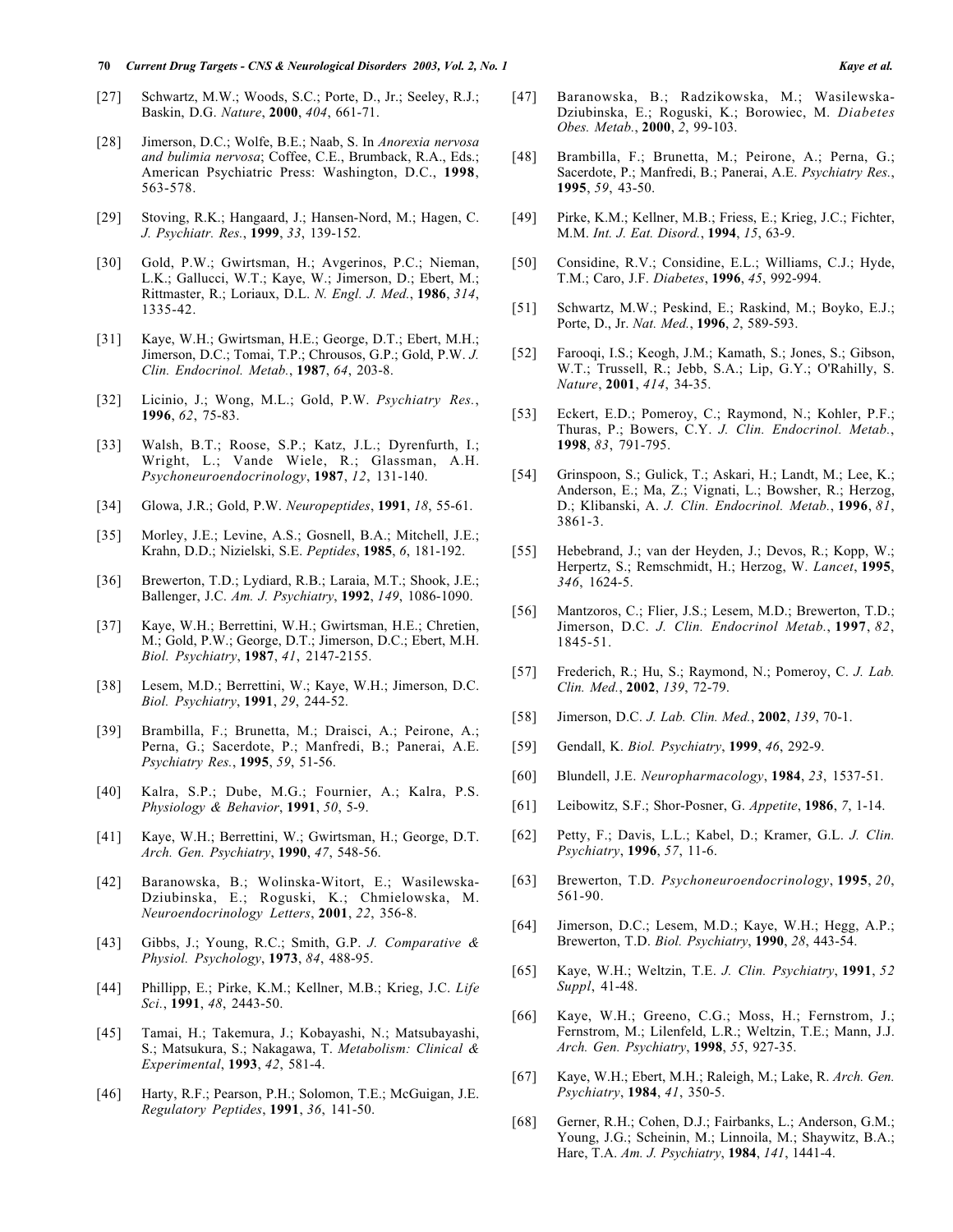- [69] Kaye, W.H.; Gwirtsman, H.E.; George, D.T.; Jimerson, D.C.; Ebert, M.H. *Biol. Psychiatry*, **1988**, *23*, 102-5.
- [70] Kaye, W.H.; Gwirtsman, H.E.; George, D.T.; Ebert, M.H. *Arch. Gen. Psychiatry*, **1991**, *48*, 556-62.
- [71] Frank, G.K.; Kaye, W.H.; Weltzin, T.E.; Perel, J.; Moss, H.; McConaha, C.; Pollice, C. *Int. J. Eat. Disord.*, **2001**, *30*, 57-68.
- [72] Kaye, W.H.; Barbarich, N.C.; Putnam, K.; Gendall, K.A.; Fernstrom, J.; Fernstrom, M.; McConaha, C.W.; Kishore, A. *Int. J. Eat. Disord.*, In Press.
- [73] Kaye, W.H. In *Persistent alterations in behavior and serotonin activity after recovery from anorexia and bulimia nervosa.*; Jacobson, M.S., Rees, J.M., Golden, N.H., Irwin, C.E., Eds.; Annals of the New York Academy of Sciences: New York, **1997**; *817*, 162-178.
- [74] Frank, G.F.; Kaye, W.H.; Meltzer, C.C.; Price, J.C.; Greer, P.; McConaha, C.; Skovira, K. *Biol. Psychiatry*, **2002**, *52,* 896-906.
- [75] Kaye, W.H.; Frank, G.K.; Meltzer, C.C.; Price, J.C.; Drevets, W.C.; Mathis, C. Submitted.
- [76] Gross, C.; Zhuang, X.; Stark, K.; Ramboz, S.; Oosting, R.; Kirby, L.; Santarelli, L.; Beck, S.; Hen, R. *Nature*, **2002**, *416*, 396-400.
- [77] Deep, A.L.; Nagy, L.M.; Weltzin, T.E.; Rao, R.; Kaye, W.H. *Int. J. Eat. Disord.*, **1995**, *17*, 291-7.
- [78] Bulik, C.M.; Sullivan, P.F.; Fear, J.L.; Joyce, P.R. *Acta Psychiatr. Scand.*, **1997**, *96*, 101-7.
- [79] Godart, N.T.; Flament, M.F.; Lecrubier, Y.; Jeammet, P. *Eur. Psychiatry*, **2000**, *15*, 38-45.
- [80] Richer, M.; Hen, R.; Blier, P. *Eur. J. Pharmacology*, **2002**, *435*, 195-203.
- [81] Celada, P.; Puig, M.V.; Casanovas, J.M.; Guillazo, G.; Artigas, F. *J. Neurosci.*, **2001**, *21*, 9917-29.
- [82] Szabo, S.T.; Blier, P. *Synapse*, **2001**, *42*, 203-12.
- [83] Sibille, E.; Pavlides, C.; Benke, D.; Toth, M. *J. Neurosci.*, **2000**, *20*, 2758-2765.
- [84] Martin, E.R.; Kaplan, N.L.; Weir, B.S. *Am. J. Hum. Genet.*, **1997**, *61*, 439-48.
- [85] Martin-Ruiz, R.; Puig, M.V.; Celada, P.; Shapiro, D.A.; Roth, B.L.; Mengod, G.; Artigas, F. *J. Neurosci.*, **2001**, *21*, 9856-66.
- [86] Fernstrom, J.D.; Wurtman, R.J. *Science*, **1971**, *173*, 149- 52.
- [87] Fernstrom, J.D.; Wurtman, R.J. *Science*, **1972**, *178*, 414- 6.
- [88] Anderson, I.M.; Parry-Billings, M.; Newsholme, E.A.; Fairburn, C.G.; Cowen, P.J. *Psychol. Med.*, **1990**, *20*, 785- 91.
- [89] Goodwin, G.M.; Fairburn, C.G.; Cowen, P.J. *Arch. Gen. Psychiatry*, **1987**, *44*, 952-7.
- [90] Favaro, A.; Caregaro, L.; Burlina, A.B.; Santonastaso, P. *Psychosom. Med.*, **2000**, *62*, 535-8.
- [91] Kaye, W.H.; Frank, G.K.; McConaha, C. *Neuropsychopharmacology*, **1999**, *21*, 503-6.
- [92] Salamone, J.D. *J. Neurosci. Methods*, **1996**, *64*, 137-49.
- [93] Blum, K.; Sheridan, P.J.; Wood, R.C.; Braverman, E.R.; Chen, T.J.; Comings, D.E. *Pharmacogenetics*, **1995**, *5*, 121-41.
- [94] Johanson, A.J.; Knorr, N.J. In *L-Dopa as treatment for anorexia nervosa*; Vigersky, R.A., Eds.; Raven Press: New York, **1977**, 363-372.
- [95] Redmond, D.E.; Swann, A.; Heninger, G.R. *Lancet*, **1976**, *2*, 397.
- [96] Green, R.S.; Rau, J.H. *Am. J. Psychiatry*, **1974**, *131*, 428- 432.
- [97] Green, R.S.; Rau, J.H. In The use of diphenylhydantoin in compulsive eating disorders: Future studies in anorexia nervosa; Vigersky, R.A., Eds.; Raven Press: New York, **1977**, 377-385.
- [98] Wulliemier, J.F.; Rossel, F.; Sinclair, K. *J. Psychosom. Res.*, **1975**, *19*, 267-272.
- [99] Moore, R.; Mills, I.H.; Forster, A. *J. R. Soc. Med.*, **1981**, *74*, 129-31.
- [100] Halmi, K.A. Anorexia nervosa, in *Comprehensive Textbook of Psychiatry*, Kaplan, H.I., Freedman, A.M., Sadock, R.J., Editors. **1980**, Williams & Wilkins: Baltimore.
- [101] Hsu, L.K.G. *Am. J. Psychiatry*, **1986**, *143*, 573-581.
- [102] Russell, G.F.; Szmukler, G.I.; Dare, C.; Eisler, I. *Arch. Gen. Psychiatry*, **1987**, *44*, 1047-56.
- [103] Vandereycken, W.; Pierloot, R. *Acta Psychiatr. Scand.*, **1982**, *66*, 445-50.
- [104] Vandereycken, W. *Br. J. Psychiatry*, **1984**, *144*, 288-92.
- [105] Casey, D.E. *J. Clin. Psychiatry*, **1996**, *57 Suppl 11*, 40-5.
- [106] La Via, M.C.; Gray, N.; Kaye, W.H. *Int. J. Eat. Disord.*, **2000**, *27*, 363-6.
- [107] Bymaster, F.P. *J. Clin. Psychiatry*, **1997**, *58 Suppl 10*, 28-36.
- [108] Hansen, L. *Br. J. Psychiatry*, **1999**, *175*, 592.
- [109] Jensen, V.S.; Mejlhede, A. *Br. J. Psychiatry*, **2000**, *177*, 87.
- [110] Malina, A.; Gaskill, J.; McConaha, C.; Frank, G.K.; LaVia, M.; Scholar, L.; Kaye, W.H. *Int. J. Eat. Disord.*, In Press.
- [111] Powers, P.S.; Santana, C.A.; Bannon, Y.S. *Int. J. Eat. Disord.*, **2002**, *32*, 146-154.
- [112] Barbarich, N.C.; McConaha, C.; Gaskill, J.; LaVia, M.; Frank, G.K.; Brooks, S.; Plotnicov, K.; Kaye, W.H. Submitted.
- [113] Gross, H.; Ebert, M.H.; Faden, V.B.; Goldberg, S.C.; Kaye, W.H.; Caine, E.D.; Hawks, R.; Zinberg, N. *J. Clin. Psychopharmacol.*, **1983**, *3*, 165-71.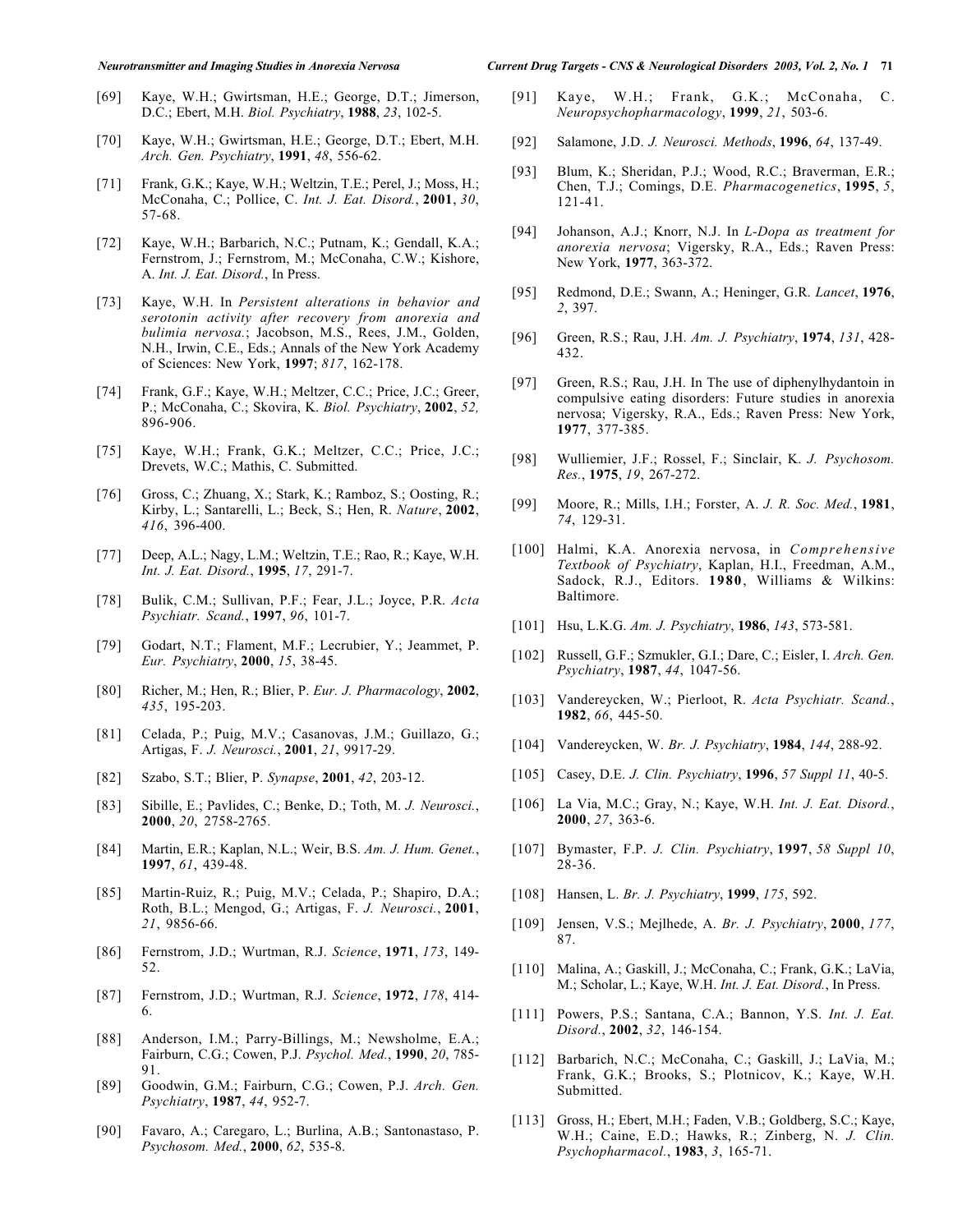- [114] Casper, R.C.; Schlemmer, R.F.J.; Javaid, J.I. *Psychiatry Res.*, **1987**, *20*, 249-260.
- [115] Szmukler, G.I.; Young, G.P.; Lichtenstein, M.; Andrews, J.T. *Aust. N. Z. J. Med.*, **1990**, *20*, 220-5.
- [116] Domstad, P.A.; Shih, W.J.; Humphries, L.; DeLand, F.H.; Digenis, G.A. *J. Nucl. Med.*, **1987**, *28*, 816-819.
- [117] Russell, D.M.; Freedman, M.L.; Feiglin, D.H.; Jeejeebhoy, K.N.; Swinson, R.P.; Garfinkel, P.E. *Am. J. Psychiatry*, **1983**, *140*, 1235-1236.
- [118] Saleh, J.W.; Lebwohl, P. *Am. J. Gastroenterol.*, **1980**, *74*, 127-132.
- [119] Stacher, G.; Bergmann, H.; Wiesnagrotzki, S.; Kiss, A.; Schneider, C.; Mittelbach, G.; Gaupmann, G.; Hobart, J. *Gastroenterology*, **1987**, *92*, 1000-6.
- [120] Kaye, W.; Strober, M.; Jimerson, D. The Neurobiology of Eating Disorders. In The Neurobiology of Mental Illness; Charney, D.S.; Nestler, E.J. Eds.; Oxford Press: New York, In Press.
- [121] Swift, W.J.; Andrews, D.; Barklage, N.E. *Am. J. Psych.*, **1986**, *143*, 290-299.
- [122] Rothenberg, A. *Compr. Psychiatry*, **1988**, *29*, 427-32.
- [123] Moore, R. *Am. J. Psychiatry*, **1977**, *13*, 1303-1304.
- [124] Needlemen, H.L.; Waber, D. In *The use of amitriptyline in anorexia nervosa*; Vigersky, R.A., Eds.; Raven Press: New York, **1977**.
- [125] Beiberman, J.; Herzog, D.B.; Rivinus, T.M.; Harper, G.P.; Ferber, R.A.; Rosenbaum, J.F.; Harmatz, J.S.; Tondorf, R.; Orsulak, P.J.; Schildkraut, J.J. *J. Clin. Psychopharmacol.*, **1985**, *5*, 10-16.
- [126] Gross, H.A.; Ebert, M.H.; Faden, V.B.; Goldberg, S.C.; Nee, L.E.; Kaye, W.H. *J. Clin. Psychopharmacoll.*, **1981**, *1*, 376-81.
- [127] Kaye, W.H.; Weltzin, T.; Hsu, L.K.G. In *Anorexia Nervosa*; Hollander, E., Eds.; American Psychiatric Press: **1993**; 49-70.
- [128] Halmi, K.A.; Eckert, E.; Marchi, P.; Sampugnaro, V.; Apple, R.; Cohen, J. *Arch. Gen. Psychiatry*, **1991**, *48*, 712-718.
- [129] Solyom, L.; Freeman, R.J.; Miles, J.E. *Can. J. Psychiatry*, **1982**, *27*, 282-6.
- [130] Toner, B.B.; Garfinkel, P.E.; Garner, D.M. *Psychosom. Med.*, **1986**, *48*, 520-529.
- [131] Kasvikis, Y.G.; Tsakiris, F.; Marks, I.M. *Int. J. Eat. Disord.*, **1986**, *5*, 1069-1075.
- [132] Barbarich, N.C. *Eating and Weight Disorders: Studies on Anorexia, Bulimia, and Obesity*, **2002**, *7*, 221-231.
- [133] Zohar, J.; Insel, T.R. *Biol. Psychiatry*, **1987**, *22*, 667-687.
- [134] Stone, C.A.; Wenger, H.C.; Ludden, C.T. *J. Pharm. Experi. Ther.*, **1961**, *131*, 73-81.
- [135] Goldberg, S.C.; Halmi, K.A.; Eckert, E.D.; Casper, R.C.; Davis, J.M. *Br. J. Psychiatry*, **1979**, *134*, 67-70.
- [136] Halmi, K.A.; Eckert, E.; Falk, J.R. *Lancet*, **1982**, *1*, 1357- 1358.
- [137] Halmi, K.A.; Eckert, E.; LaDu, T.J.; Cohen, J. *Arch. Gen. Psychiatry*, **1986**, *43*, 177-81.
- [138] Gwirtsman, H.E.; Guze, B.H.; Yager, J.; Gainsley, B. *J. Clin. Psychiatry*, **1990**, *51*, 378-82.
- [139] Kaye, W.H.; Weltzin, T.E.; Hsu, L.K.; Bulik, C.M. *J. Clin. Psychiatry*, **1991**, *52*, 464-71.
- [140] Kaye, W.H.; Nagata, T.; Weltzin, T.E.; Hsu, L.K.; Sokol, M.S.; McConaha, C.; Plotnicov, K.H.; Weise, J.; Deep, D. *Biol. Psychiatry*, **2001**, *49*, 644-52.
- [141] Ferguson, C.P.; La Via, M.C.; Crossan, P.J.; Kaye, W.H. *Int. J. Eat. Disord.*, **1999**, *25*, 11-7.
- [142] Attia, E.; Haiman, C.; Walsh, B.T.; Flater, S.R. *Am. J. Psychiatry*, **1998**, *155*, 548-51.
- [143] Schweiger, U.; Warnhoff, M.; Pahl, J.; Pirke, K.M. *Metabolism*, **1986**, *35*, 938-43.
- [144] Fink, G.; Sumner, B.E. *Nature*, **1996**, *383*, 306.
- [145] McQueen, J.K.; Wilson, H.; Dow, R.C.; Fink, G.J. *J. Physiol. (Lond.)*, **1996**, 495.
- [146] Tollefson, G.D. In *Selective serotonin reuptake inhibitors*; Schatzberg, A.F., Memeroff, C.B., Eds.; American Psychiatric Press, Inc.: Washington, D.C., **1995**.
- [147] Pollice, C.; Kaye, W.H.; Greeno, C.G.; Weltzin, T.E. *Int. J. Eat. Disord.*, **1997**, *21*, 367-76.
- [148] American Psychiatric Association Workgroup on Eating Disorders. *Am. J. Psychiatry*, **2000**, *157*, 1-39.